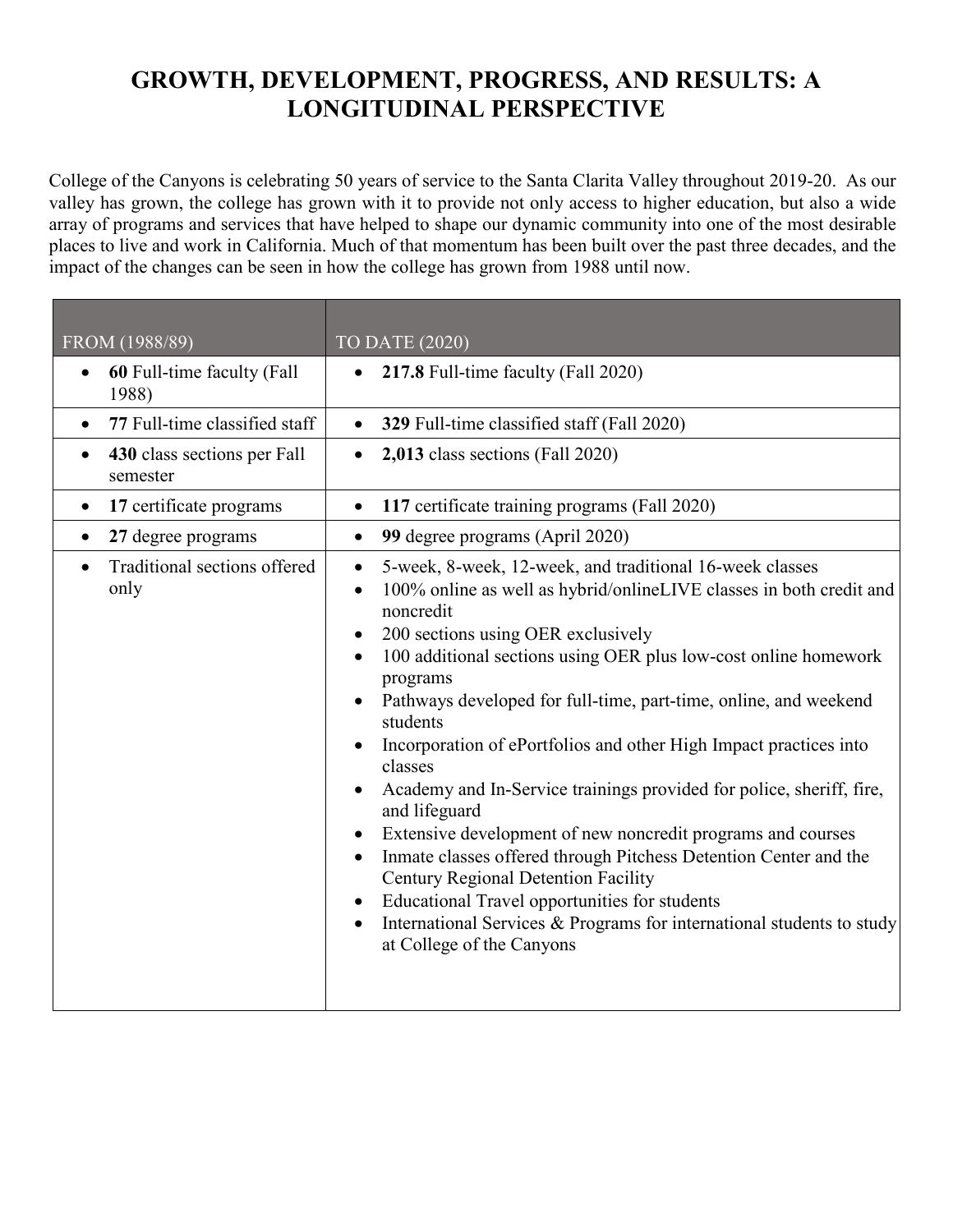| FROM (1988/89)                                                   | <b>TO DATE (2020)</b>                                                                                                                                                                                                                                                                                                                                          |
|------------------------------------------------------------------|----------------------------------------------------------------------------------------------------------------------------------------------------------------------------------------------------------------------------------------------------------------------------------------------------------------------------------------------------------------|
| 199,347 square feet of space                                     | 886,255 square feet of space<br>Note: this total does not include the CCC<br>$\circ$<br>Science/Lecture building.<br>Total square feet of space, including the<br>$\circ$<br>Science/Lecture building, is 941,255<br>We had 1,200 parking spaces in 1988/1989 and we now have<br>4,500 parking spaces and parking structure.                                   |
| \$8 million annual budget<br>$\bullet$                           | \$126,907,599 (2019/2020)<br>$\bullet$                                                                                                                                                                                                                                                                                                                         |
| 3,409 funded FTES                                                | 15,044 funded FTES (2019/2020)<br>٠                                                                                                                                                                                                                                                                                                                            |
| 4,823 students                                                   | 20,019 students enrolled (Fall 2019)<br>$\bullet$                                                                                                                                                                                                                                                                                                              |
| 2 computer labs                                                  | 58 computer labs<br>$\bullet$                                                                                                                                                                                                                                                                                                                                  |
| No classes in Canyon<br>Country                                  | This fall we are celebrating the completion of 13 years of<br>$\bullet$<br>instruction at the Canyon Country Campus, and the near-<br>completion of a four-story, 55,000 square-foot Science<br>Center. Approximately 65,000 students have now earned<br>transcripted credit at CCC since Fall 2007.                                                           |
| 6 men's and 6 women's<br>sports                                  | 8 men's and 9 women's sports. Added:<br>Men's Football<br>$\Omega$<br>Men's and Women's Soccer<br>$\circ$<br>Women's Golf<br>$\circ$<br>Men's and Women's Swimming/Diving<br>$\circ$<br>Women's Tennis<br>$\circ$                                                                                                                                              |
| Under \$100,000 per year in<br>grant funds                       | \$13,147,789 received in grant funds for 2019/2020                                                                                                                                                                                                                                                                                                             |
| $$109,225$ raised by the<br>Foundation                           | \$1,236,333 raised by the Foundation<br>\$29,162,249 million raised by Foundation since 1988/89                                                                                                                                                                                                                                                                |
| Fewer than \$50,000 in<br>scholarships (total endowed<br>amount) | Nearly \$1.9 million Scholarship Endowments<br>Osher endowed scholarship donations in the amount of<br>$\circ$<br>$$1,065,262$ plus $$532,631$ match invested to generate<br>annual scholarships from earnings<br>Additional \$216,454 invested for future student<br>$\circ$<br>scholarships<br>In 2018/19, 225 students received 238 scholarships<br>$\circ$ |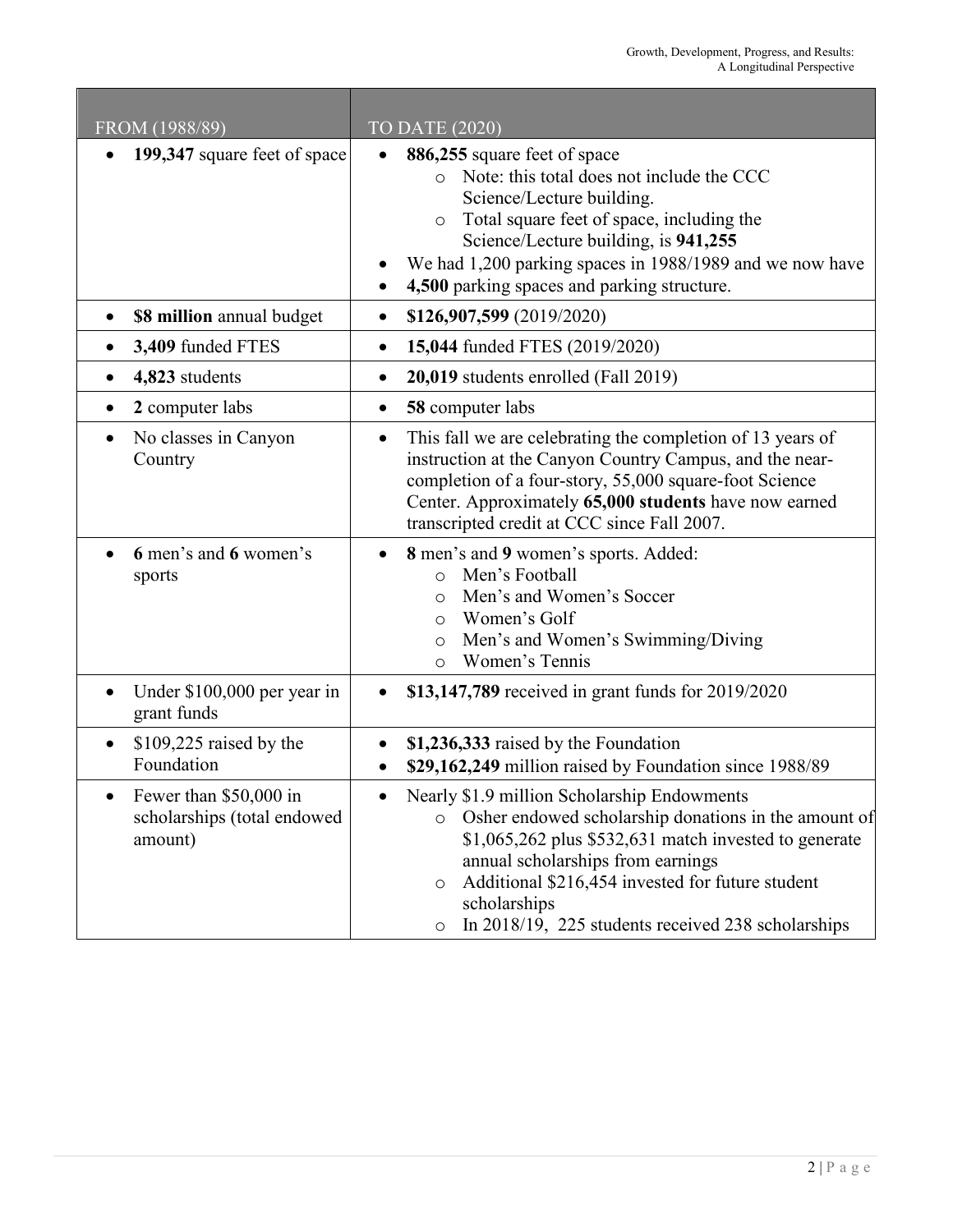| FROM (1988/89)                                                                         | TO DATE (2019)                                                                                                                                                                                                                                                                                                                                                                                                                                                                                                                                                                                                                                                                                                                                                                                                                                                                                                                                                                                                                                                                                                                                                                                                                                                                                                                                                                                                           |
|----------------------------------------------------------------------------------------|--------------------------------------------------------------------------------------------------------------------------------------------------------------------------------------------------------------------------------------------------------------------------------------------------------------------------------------------------------------------------------------------------------------------------------------------------------------------------------------------------------------------------------------------------------------------------------------------------------------------------------------------------------------------------------------------------------------------------------------------------------------------------------------------------------------------------------------------------------------------------------------------------------------------------------------------------------------------------------------------------------------------------------------------------------------------------------------------------------------------------------------------------------------------------------------------------------------------------------------------------------------------------------------------------------------------------------------------------------------------------------------------------------------------------|
| No Leadership training                                                                 | Multi-faceted leadership training including:<br>LEAP-Leadership Education in Action Program<br>$\circ$<br><b>LEAP II</b><br>$\circ$<br><b>LEAP</b> Forward<br>$\circ$<br>LEAP Onto the Path<br>$\circ$<br>Professional Development Mentor Program<br>$\circ$<br>Leadership Skills Development Training Opportunities<br>$\circ$<br>Management Academy<br>$\circ$<br><b>Cultural Diversity Training</b><br>$\circ$<br>Administrative Retreats held annually<br>$\circ$<br>New Administrator Orientation<br>$\circ$<br>Driving Tour of Santa Clarita Valley for New<br>O<br>Administrators: http://www.canyons.edu/pd                                                                                                                                                                                                                                                                                                                                                                                                                                                                                                                                                                                                                                                                                                                                                                                                      |
| No development for staff<br>$\bullet$<br>and faculty except for<br><b>Faculty FLEX</b> | <b>Created an award winning Professional Development</b><br>Department program that includes:<br><b>Classified Professionals Institute</b><br>Pathways Professional Institute<br>٠<br>Business Services Administrative Academy<br>Integrated with Cornerstone Learning Management System,<br>٠<br>which provides thousands of online trainings for employees<br><b>FRED Talks</b><br>Cougar Talks<br>$\bullet$<br>Mentor Cohort for new Administrators<br>Equity themed workshops, films and guest speakers<br>٠<br>Doing What Matters Institute<br>٠<br><b>Classified Development Day</b><br>$\bullet$<br>700+ training opportunities offered annually for all employees<br>٠<br>Summer Technology Institute<br>٠<br>Technology Training Workshops<br>Professional Development Mentor Program<br><b>Classified Professional Development Day</b><br>10 FLEX days dedicated to faculty Professional Development<br>Management Academy<br>Administrative Assistants Academy<br>Synergy program for new faculty<br>Online Instructor Certification program<br>٠<br>Skilled Teacher Certificate Program<br>First Aid/CPR/AED Training<br>٠<br><b>Emergency Preparedness Trainings</b><br><b>LGBTQ Safe Zone Trainings</b><br>$\bullet$<br>Mental Health First Aid Trainings<br><b>Sexual Assault Prevention Trainings</b><br><b>Sexual Harassment Prevention Training</b><br>Cultural Diversity and Student Equity Trainings |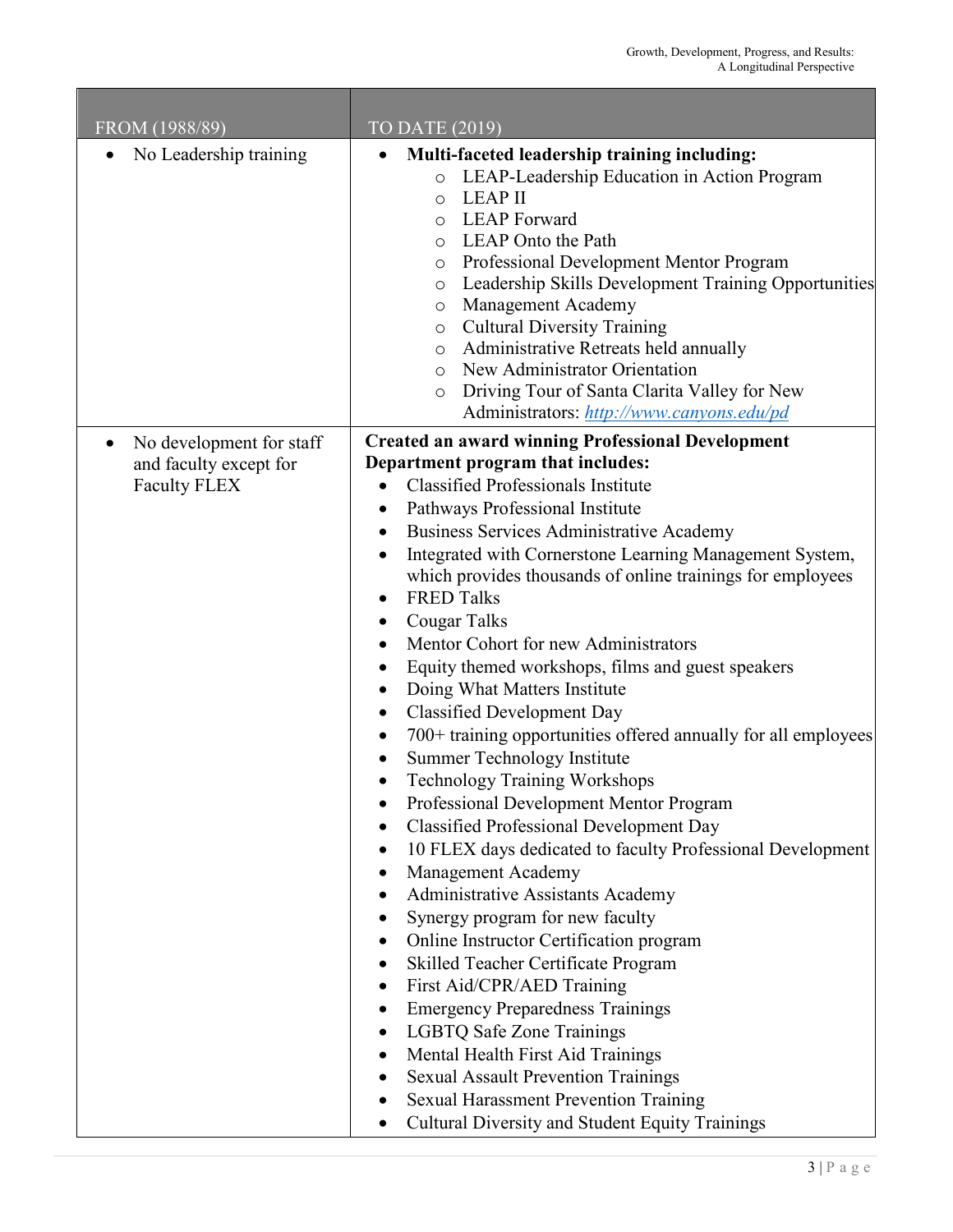| FROM (1988/89)                                                                              | TO DATE (2019)                                                                                                                                                                                                                                                                                                                                                                                                                                                                                                                                                                                                                                                                                                                                                                                                                                                                                                                                                                                                                                                                                                                                                                                                                                                                                                                                                                                                                                                                                                                              |
|---------------------------------------------------------------------------------------------|---------------------------------------------------------------------------------------------------------------------------------------------------------------------------------------------------------------------------------------------------------------------------------------------------------------------------------------------------------------------------------------------------------------------------------------------------------------------------------------------------------------------------------------------------------------------------------------------------------------------------------------------------------------------------------------------------------------------------------------------------------------------------------------------------------------------------------------------------------------------------------------------------------------------------------------------------------------------------------------------------------------------------------------------------------------------------------------------------------------------------------------------------------------------------------------------------------------------------------------------------------------------------------------------------------------------------------------------------------------------------------------------------------------------------------------------------------------------------------------------------------------------------------------------|
| No development for staff<br>$\bullet$<br>and faculty except for<br>Faculty FLEX (continued) | Project Management Program<br>$\bullet$<br><b>Customer Service Program</b><br>$\bullet$<br>Curriculum Academy<br>$\bullet$<br>Administrative Virtual Retreat: Supervising a Remote<br>Workforce<br>Guided Pathways 2.0: Where Are We Now?<br>$\bullet$<br>CalSTRS, CalPERS, and Social Security Workshops<br>$\bullet$<br>Working from Home Workshop Series<br>$\bullet$<br>Wednesday Wellness Series<br>Development of 14 Digital Badges that demonstrate<br>$\bullet$<br>competency in specific Professional Development trainings<br>9-Part Information Security/Training and Awareness Program<br><b>Workshop Series</b><br>Home Office Ergonomics<br><b>Stress Management Training</b><br>$\bullet$<br><b>Online Instructor Retreats</b><br>$\bullet$<br>Generation Z: Who Are Our Students?<br>Human Resources Webinars offered by the law firm Liebert<br>Cassidy Whitmore<br>Suicide Intervention and Prevention Trainings<br>$\bullet$<br>Civic Dialogue Workshop Series<br>$\bullet$<br>Human Trafficking Awareness Summits<br>$\bullet$<br><b>COVID-19 Safety Trainings</b><br>$\bullet$<br><b>SLO Assessment Trainings</b><br>٠<br>New Employee Orientations<br>$\bullet$<br><b>International Film Festival</b><br>$\bullet$<br>Friday Night Film Series<br>$\bullet$<br>Modern Languages Film Series<br><b>Reading Groups</b><br>Sociology Lecture Series<br>Math Workshop Series<br><b>History Department Film Series</b><br>Conversations with the Artist<br>Celebrating the Humanities Program<br><b>Women's Conference</b> |

**Tara** 

 $\overline{\phantom{a}}$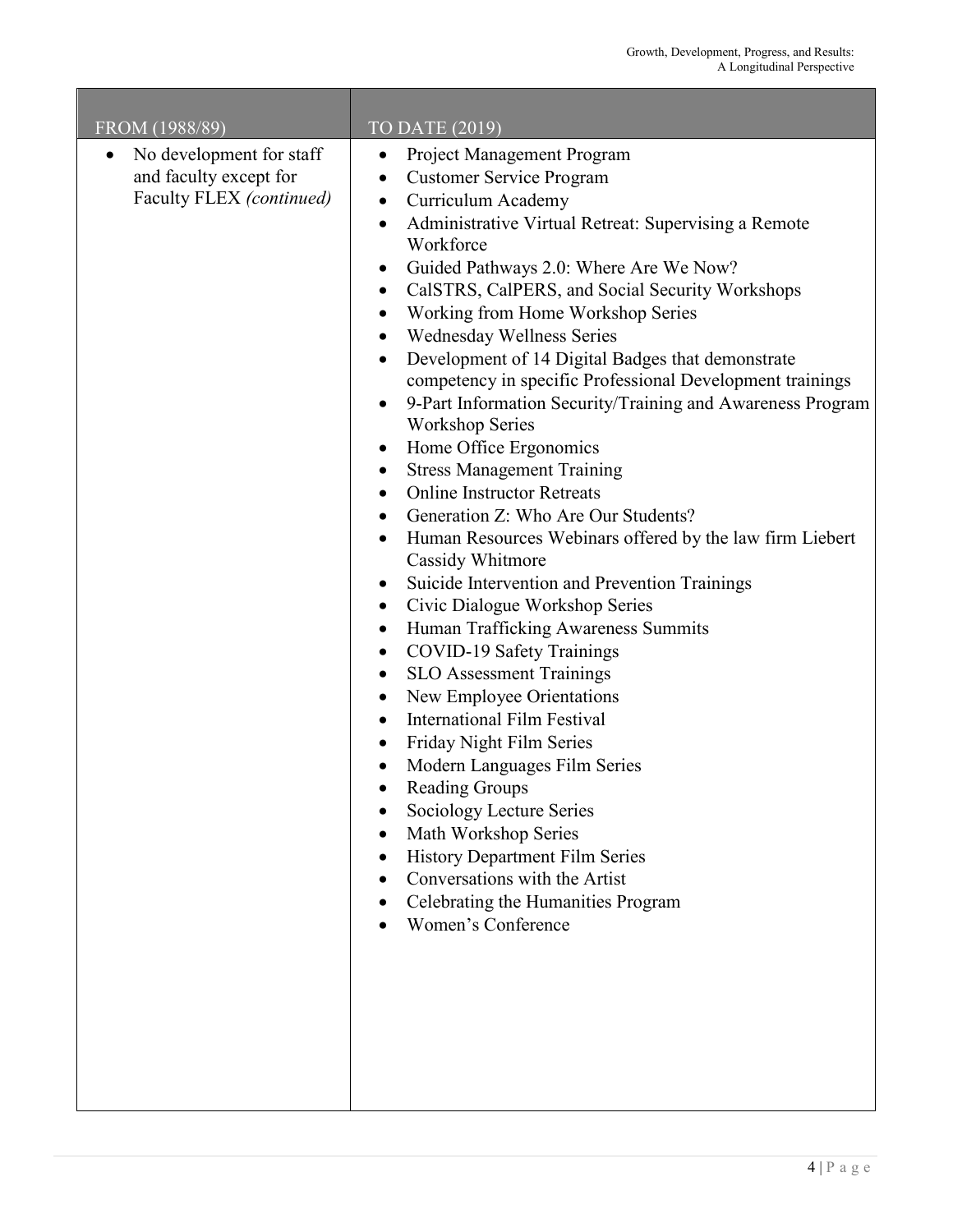| FROM (1988/89)                           | TO DATE (2019)                                                                                                                                                                                                                                                                                                                                                                                                                                                                                                                                                                                                                  |
|------------------------------------------|---------------------------------------------------------------------------------------------------------------------------------------------------------------------------------------------------------------------------------------------------------------------------------------------------------------------------------------------------------------------------------------------------------------------------------------------------------------------------------------------------------------------------------------------------------------------------------------------------------------------------------|
| No support programs for<br>Athletics     | 12 Head Coaches<br>8 Full-time Coaches<br>$\circ$<br>4 Adjunct Coaches<br>$\circ$<br>41 Assistant Coaches<br>o 2 Full-time Assistant Coaches<br>39 Short-term or Volunteer Assistant Coaches<br>$\Omega$<br>Added an athletic counselor<br>Added an athletic academic specialist<br>Added a part-time SID<br>Reorganized the Kinesiology/Physical Education/Athletics<br>School<br>Added an Associate Athletic Director<br>Developed an Athletic Hall of Fame<br>٠<br>Developed the Student-Athlete Academic Achievement<br>Dinner<br>Added students athletic/academic mentor program (SAM)<br>Added Full-time Athletic Trainer |
| No Facilities Master Plan -<br>1964-1989 | Have developed six Facilities Master Plans since 1988.<br>٠<br>Utilized local bond measure to leverage additional funding<br>$\bullet$<br>allowing the college to garner a total of \$661,214,308 to<br>build, expand, and modernize our campus<br>Have received \$503,904,807 from Local Bonds<br>Have received \$119,423,830 from State Bonds and State<br><b>Match</b><br>Have received \$37,885,671 from Local Funds, including<br>fundraising efforts such as Foundation Capital Campaigns,<br>Partnerships, and Certificates of Participation.                                                                            |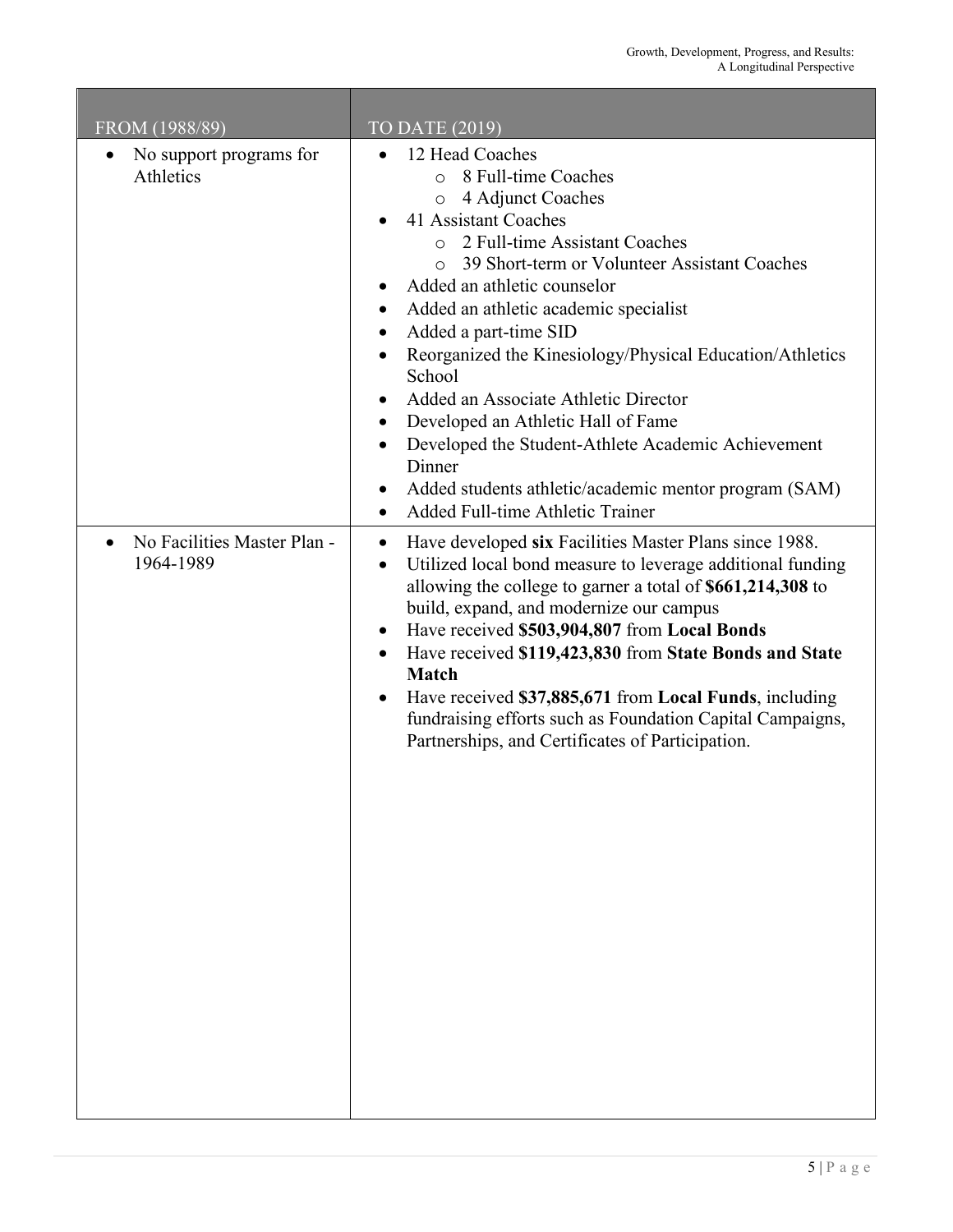and the state of the state of the

| FROM (1988/89)                                                                        | TO DATE $(2019)$                                                                                                                                                                                                                                                                                                                                                                                                                                                                                                                                                                                                                                                                                                                                                                                    |
|---------------------------------------------------------------------------------------|-----------------------------------------------------------------------------------------------------------------------------------------------------------------------------------------------------------------------------------------------------------------------------------------------------------------------------------------------------------------------------------------------------------------------------------------------------------------------------------------------------------------------------------------------------------------------------------------------------------------------------------------------------------------------------------------------------------------------------------------------------------------------------------------------------|
| No money $(\$)$ in training<br>funds to work with business<br>and industry            | Created an Economic Development Division - In total,<br>$\bullet$<br>College of the Canyons generated \$46,892,492 million in<br>capital for local businesses in the Santa Clarita Valley since<br>1993/1994, served 14,281 businesses, and trained 65,924 local<br>employees<br>$\circ$ Note: 61,626 trained includes all business units of the<br><b>Economic Development Division</b><br>7,949 people were trained through ETP<br>33,079 people were trained through the SBDC (FY 2007-<br>2019)<br>12,983 people were trained through non-ETP training<br>Total trained to date $-64,924$<br>$\bullet$<br>The number of apprenticeships awarded to date - 67<br>$\bullet$<br>7,252 employees at 3,797 local businesses were trained in<br>2018/2019<br>Counseled 2,376 entrepreneurs            |
| No revenue from<br>$\bullet$<br><b>International Student</b><br>Program (ISP) tuition | Added this program and achieved a cumulative gain in<br>$\bullet$<br>revenue of \$11,657,979 from 1999 to 2018/2019<br>Since Spring 2014, the ISP has grown its revenue from<br>$\bullet$<br>budgeted \$500,000 for 2013/2014 to over \$1 million for each<br>of the 2015/2016, 2016/2017, 2017/2018, and 2018/19 FY.<br>ISP's revenue for 2018/2019 was \$1.5 million.<br>The net income from 1998 to 2019 is \$3,446,436.<br>$\bullet$<br>ISP has students from 38 countries, with 21 languages<br>spoken on campus.                                                                                                                                                                                                                                                                              |
| No upper division access on<br>campus                                                 | Opened the University Center and served over 3,714<br>$\bullet$<br>graduates in 35 programs                                                                                                                                                                                                                                                                                                                                                                                                                                                                                                                                                                                                                                                                                                         |
| No technology plans                                                                   | Created a technology department<br>Completed six technology plans (1996, 1999, 2001, 2006,<br>٠<br>2011, 2017) which set forth goals and led to development of a<br>wireless campus, high speed internet and state-of-the-art<br>capabilities<br>Created Technology Centers on both campuses<br><b>Opened Makerspaces</b><br>Developed college's home page and presence on the internet<br>٠<br>Launched a Mobile Application to give students, employees,<br>and community members access to college information from<br>their mobile devices.<br>Developed a District data network that has grown spanning<br>٠<br>every building on both campuses, one off-site location, and a<br>co-location facility delivering consistent and reliable access to<br>District data resources and the internet |

П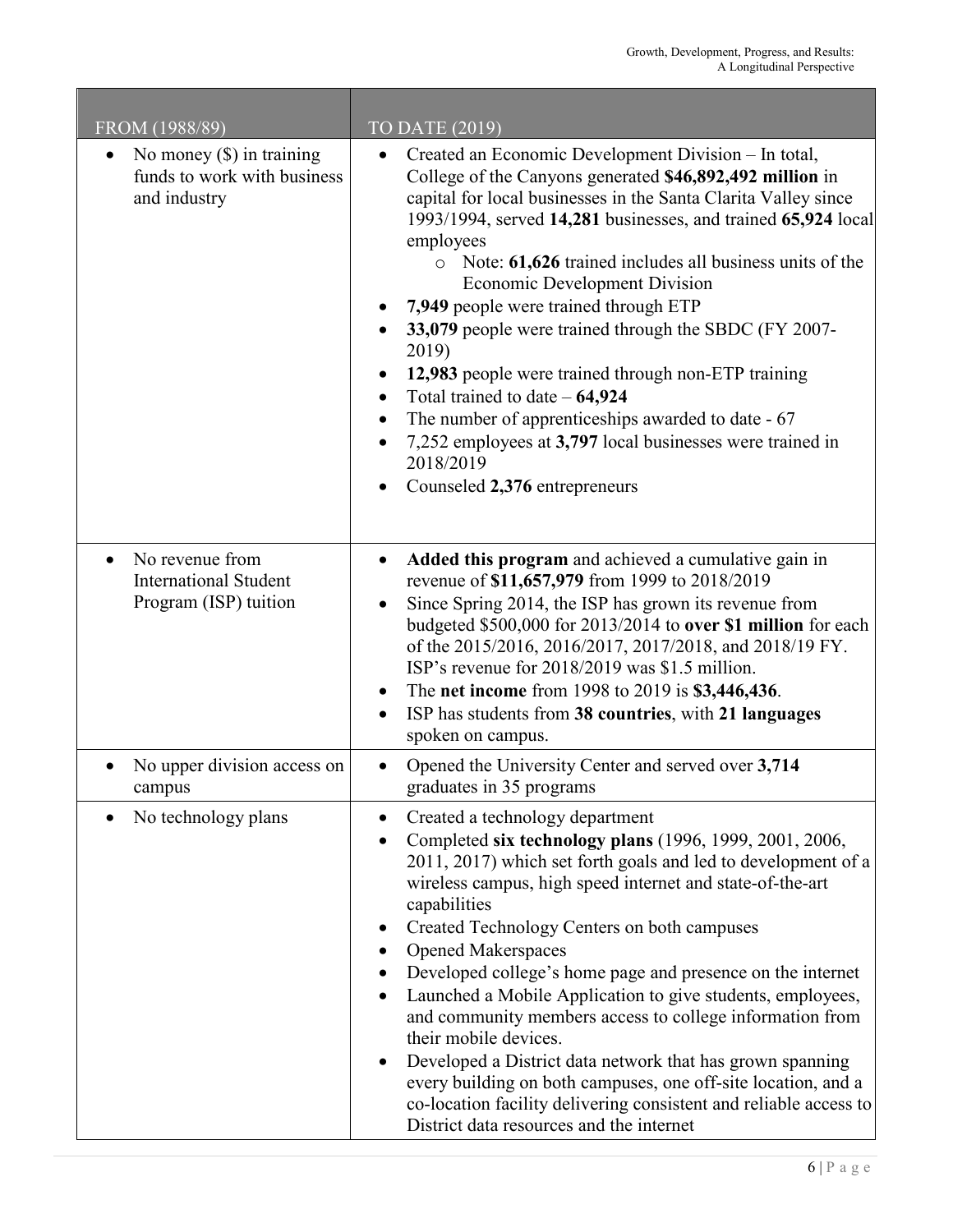| FROM (1988/89)                     | TO DATE (2019)                                                                                                                                                                                                                                                                                                                                                                                                                                                                                                                                                                                                                                                                                                                                                                                                                                                                                                                                                                                                                                                                                                                                                                                                                                                                                                                                                                                                                                                                                                                                                                                                                                                                                                                                                                  |
|------------------------------------|---------------------------------------------------------------------------------------------------------------------------------------------------------------------------------------------------------------------------------------------------------------------------------------------------------------------------------------------------------------------------------------------------------------------------------------------------------------------------------------------------------------------------------------------------------------------------------------------------------------------------------------------------------------------------------------------------------------------------------------------------------------------------------------------------------------------------------------------------------------------------------------------------------------------------------------------------------------------------------------------------------------------------------------------------------------------------------------------------------------------------------------------------------------------------------------------------------------------------------------------------------------------------------------------------------------------------------------------------------------------------------------------------------------------------------------------------------------------------------------------------------------------------------------------------------------------------------------------------------------------------------------------------------------------------------------------------------------------------------------------------------------------------------|
| No technology plans<br>(continued) | Expanded our computer population to over 4,095 machines<br>Single-Sign On for employees utilizing one username and<br>password to access District applications.<br>Developed the first online courses in 2000 and have continued<br>$\bullet$<br>to expand online offerings ever since<br>Consolidated all technology purchases to ensure economies of<br>$\bullet$<br>scale through bulk purchasing<br>Provided email accounts for all students and employees.<br>$\bullet$<br>Provided Internet access on both campuses with redundancy<br>$\bullet$<br>between the campuses for disaster recovery.<br>Enhanced current teleconference and video conference<br>$\bullet$<br>capabilities.<br>Created electronic signatures on contracts and an online leave<br>system for non-instructional employees<br>Provided document imaging and online form processing to<br>$\bullet$<br>promote a paperless workplace.<br>"Smart" classrooms which now make up over 98% of all<br>$\bullet$<br>District classrooms<br>Moved our Board Agenda to a cloud-hosted, online<br>environment<br>Enhanced live streaming of Board meetings to increase<br>access.<br>Provided critical campus services utilizing over 72 physical<br>$\bullet$<br>servers and 247 virtual servers spread between 4 data centers,<br>2 in Valencia, 1 in Canyon Country and 1 in San Joaquin<br>Delta College (Window's, Apple, and Linux).<br>Expanded systems from Windows and Apple to now include<br>Red Hat Enterprise Linux and CentOS Linux.<br>Deployment of a new Web Content Management System that<br>$\bullet$<br>ensures web pages are 508/WCAG 2.0 accessibility<br>compliant.<br>Implementation of an Electronic Content Management system<br>with advanced workflow capability and web forms. |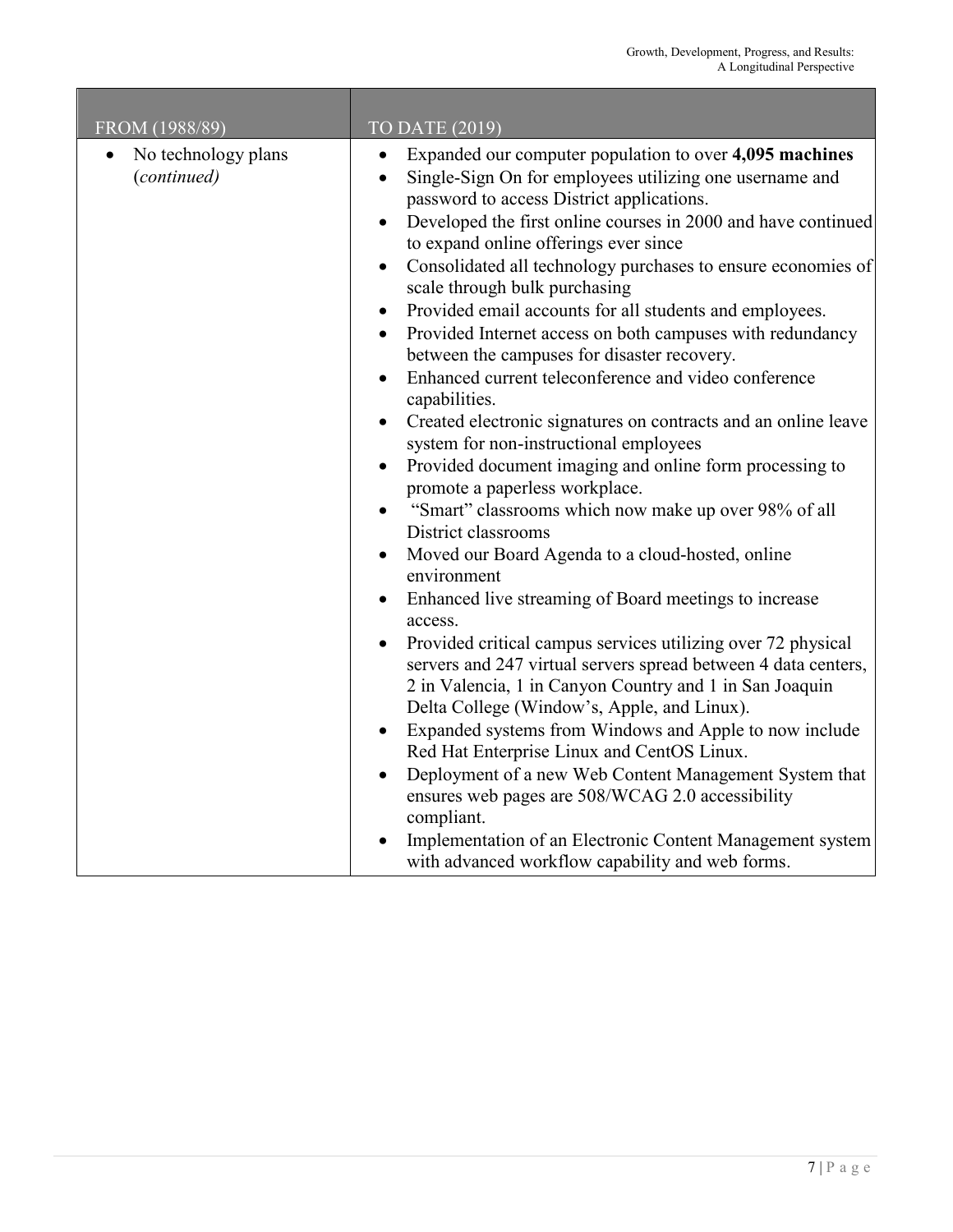| FROM (1988/89)        | TO DATE (2019)                                                                                                                                                                                                                                                                                                                                                                                                                                                                                                                                                                                                                                                                                                                                                                                                                                                                                                                                                                                                                                                                                                                                                                                                                                                                                                                                                                                                                                                                                                                                                                                                                       |
|-----------------------|--------------------------------------------------------------------------------------------------------------------------------------------------------------------------------------------------------------------------------------------------------------------------------------------------------------------------------------------------------------------------------------------------------------------------------------------------------------------------------------------------------------------------------------------------------------------------------------------------------------------------------------------------------------------------------------------------------------------------------------------------------------------------------------------------------------------------------------------------------------------------------------------------------------------------------------------------------------------------------------------------------------------------------------------------------------------------------------------------------------------------------------------------------------------------------------------------------------------------------------------------------------------------------------------------------------------------------------------------------------------------------------------------------------------------------------------------------------------------------------------------------------------------------------------------------------------------------------------------------------------------------------|
| No venue for the arts | Multiple Venues for the Visual & Performing Arts<br>o PAC Mainstage<br><b>Black Box Theatre</b><br>$\circ$<br>S-130 Experimental theatre<br>$\circ$<br>o COC Art Gallery Established in 1997<br>Established a second Community Art Gallery in the<br>$\circ$<br>Library, Room 206, in 2018<br>Student Art Collection Established in 2011<br>$\circ$<br><b>UCEN Lobby</b><br>$\circ$<br>Pico Hall 101-Dance Studio<br>$\circ$<br>Pico Hall 202 - Band Room<br>$\circ$<br>Pico Hall 219 – Choir Room<br>$\circ$                                                                                                                                                                                                                                                                                                                                                                                                                                                                                                                                                                                                                                                                                                                                                                                                                                                                                                                                                                                                                                                                                                                        |
| No School of the Arts | Established the School of Visual & Performing Arts<br>Became a Steinway School. One of only five CCCs to receive<br>that distinction.<br>Launched COC Presents Professional Artist series<br>Developed business partnerships to sponsor the COC Presents<br>The 2017-2018 COC Presents Season was the most profitable<br>٠<br>year (the 2019-2020 Season is looking particularly strong!)<br>Launched Patrons of the Arts - Increased membership and<br>sponsorship of arts activities with community Volunteers<br>In 2010, the College of the Canyons K-12 Arts Education<br>$\bullet$<br>Program, along with four school districts (Castaic, Newhall,<br>Saugus and Sulphur Springs) became one of the Kennedy<br>Center Partners in Education. Through this partnership there<br>have been 40 new teachers trained in Arts Education<br>strategies yearly (360 teachers across 4 districts as of Fall<br>2019).<br>The K-12 Arts Education outreach program has expanded<br>from partnering with four districts to five districts this year<br>(adding Hart) The program continues to provide workshops,<br>artist residencies, assemblies and professional development<br>training in art integration techniques<br>The Art Department Faculty and students created the<br>STREET PIANO Project. Providing the opportunity for<br>impromptu music making and creative space making.<br>The Art Department Club curates and installs exceptional<br>student art in the Mentry Hall walkways<br>The Art Department has created a new Art History<br>ADT/program and new non-credit art program initiatives have<br>been launched. |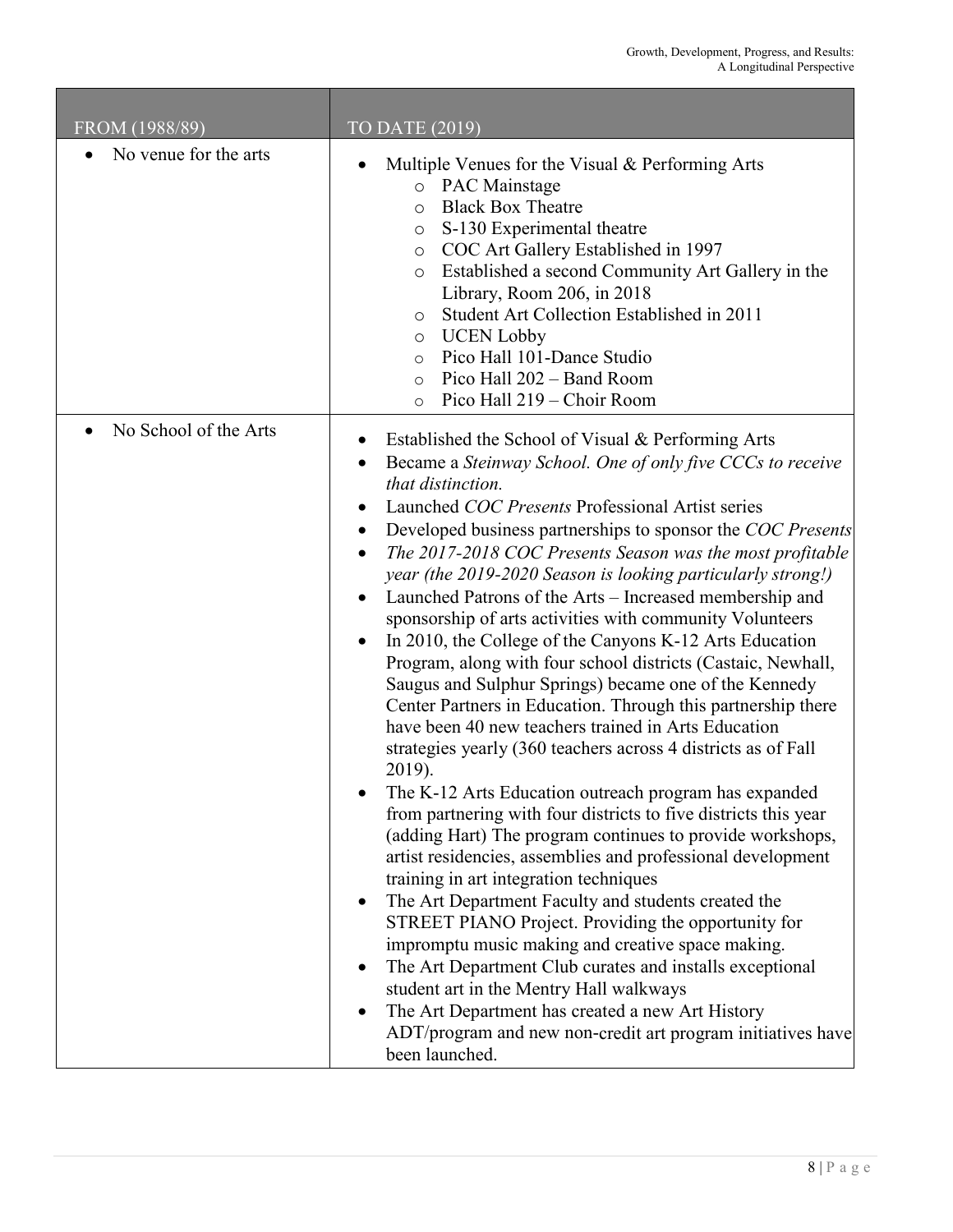$\mathcal{L}$ 

| FROM (1988/89)                                    | <b>TO DATE (2019)</b>                                                                                                                                                                                                                                                                                                                                                                                                                                                                                                                                                                                                                                                                                                                                                                                                                                                                                                                                                                                                                                                                                                                                                                                                                                                                                                                                                                                                                                                                                                                                                                                                                                                                                                                                                                                                                                                                                                                                                                                                                                                                                                                                                                                                                                                                                                                                  |
|---------------------------------------------------|--------------------------------------------------------------------------------------------------------------------------------------------------------------------------------------------------------------------------------------------------------------------------------------------------------------------------------------------------------------------------------------------------------------------------------------------------------------------------------------------------------------------------------------------------------------------------------------------------------------------------------------------------------------------------------------------------------------------------------------------------------------------------------------------------------------------------------------------------------------------------------------------------------------------------------------------------------------------------------------------------------------------------------------------------------------------------------------------------------------------------------------------------------------------------------------------------------------------------------------------------------------------------------------------------------------------------------------------------------------------------------------------------------------------------------------------------------------------------------------------------------------------------------------------------------------------------------------------------------------------------------------------------------------------------------------------------------------------------------------------------------------------------------------------------------------------------------------------------------------------------------------------------------------------------------------------------------------------------------------------------------------------------------------------------------------------------------------------------------------------------------------------------------------------------------------------------------------------------------------------------------------------------------------------------------------------------------------------------------|
| No School of the Arts<br>$\bullet$<br>(continued) | The Dance Department has continuously collaborated with the<br>٠<br>Music Department on the Electronica Musique concert by<br>providing COC dancers to dance to student created music<br>compositions.<br>The Graphic Media Design Department (GMD) launched and<br>continues to offer the Kevin Jenkins Memorial Lecture Series<br>Five GMD graduates were accepted into the summer 2019<br>Bixel Exchange/Snap Academy educational program, the six-<br>week academy connects CCC students to the tech industry<br>and provides work experience and job placement.<br>GMD was invited to participate in the Creating<br>٠<br>Pathways/Abriendo Caminos Title V Grant program, a multi-<br>institutional grant with the mission to increase the preparation<br>of Latinx and low- income students.<br>The Media Entertainment Arts Department (MEA) started<br>$\bullet$<br>Canyons Radio (now expanded to a PodCast) and<br>Cougarnews still Streams online<br>The Animation program (as part of MEA) animated<br>the interview of Holocaust Survivor, Leon Malmed. This<br>project has developed into an annual Genocide Remembrance<br>Project.<br>The Filmmaking Program in MEA has seen a significant<br>boom in enrollment, as the Santa Clarita Valley continues to<br>be a major player in the Film Industry<br>The Jack and Victoria Horne Oakie Foundation reached the<br>\$140,000 mark in scholarships to Visual Arts and Filmmaking<br>Students<br>The Music Department's Vocal Jazz ensemble are nationally<br>recognized and asked to perform at competitive festivals -<br>Just Jazz continues to be invited annually to perform at the<br>National Jazz Convention. They have also been selected as<br>one of only six groups in the United States to compete at The<br>University of Miami's Frost School of Music in Spring 2020!<br>The Music Department:<br>is currently working to develop a Commercial Music<br>$\circ$<br>Program, equipped with an on-campus recording<br>studio.<br>is working to produce Hipified records' third album,<br>$\circ$<br>which features original student compositions and<br>collaborations through the Music Department's<br>Student Club.<br>continues to provide support and entertainment for<br>$\circ$<br>campus-wide events such as Opening Day and the<br>Chancellor's Circle dinner. |